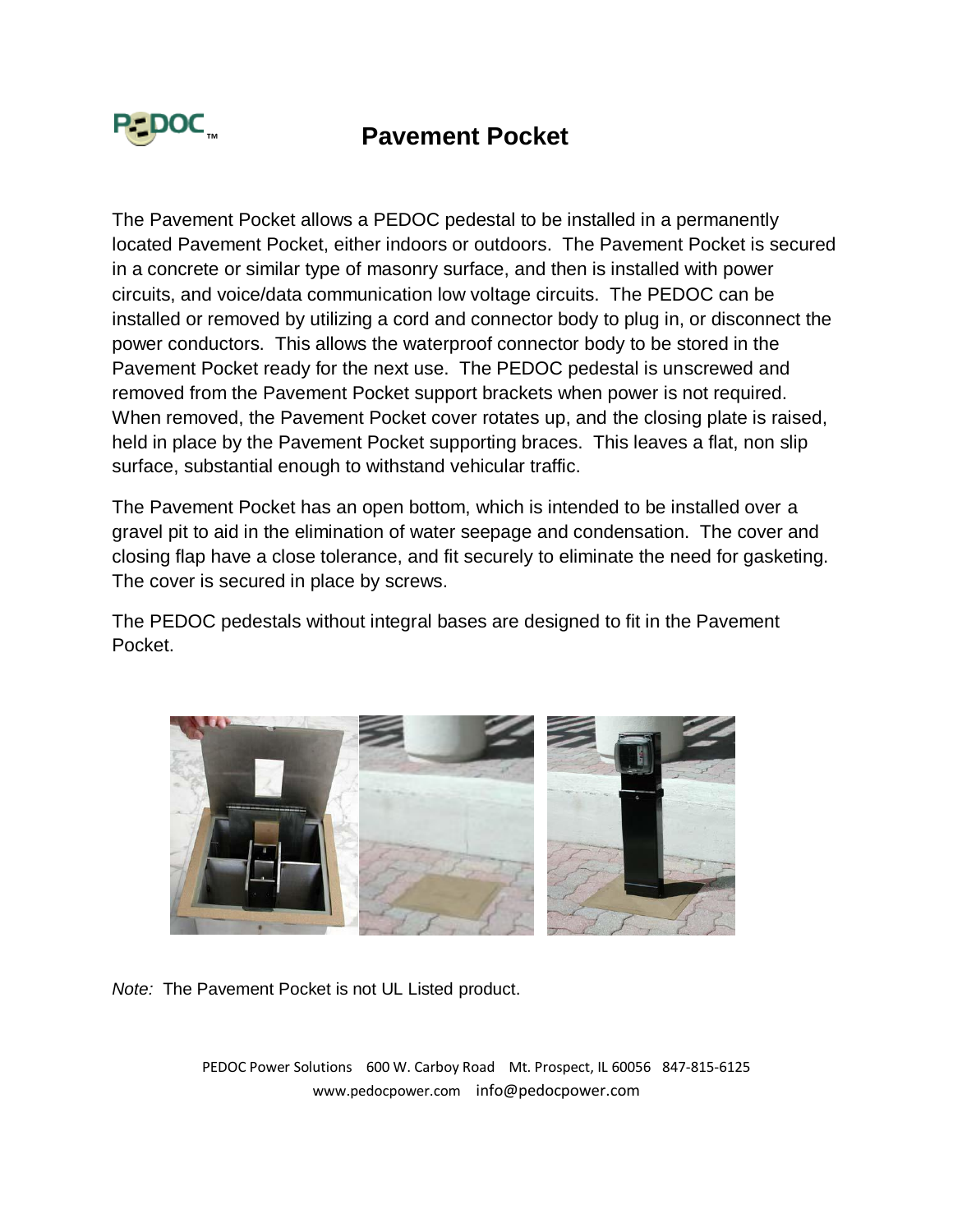

## ™ **Pavement Pocket**

Installation Instructions

The Pavement Pocket is designed to be set in a masonry or concrete surface. It requires a vase pit of gravel to drain water out of and away from the unit. Conduit raceways, or cables should enter through the open bottom of the Pavement Pocket and into the appropriate divided section. If there is a power section and a divided low voltage/communication section then the wiring must not be mixed. Either section can be used for one or the other. The closing flap of the cover might be set up to occupy the low voltage section, as there may be more space available. The cover can be rotated 180 degrees to accomplish this. The PEDOC pedestal can also rotate 180 degrees, to face in the desired direction, or the appropriate direction if there is a power and low voltage provision.

The gravel base is the bottom of the enclosure and shall be even across with the bottom edge face of the Pavement Pocket. Cables and cords will need to coil up in that 4 inch area where the PEDOC pedestals are removed. The pedestal support brackets also, need to be lowered down, and raised up when the pedestals are removed or installed.